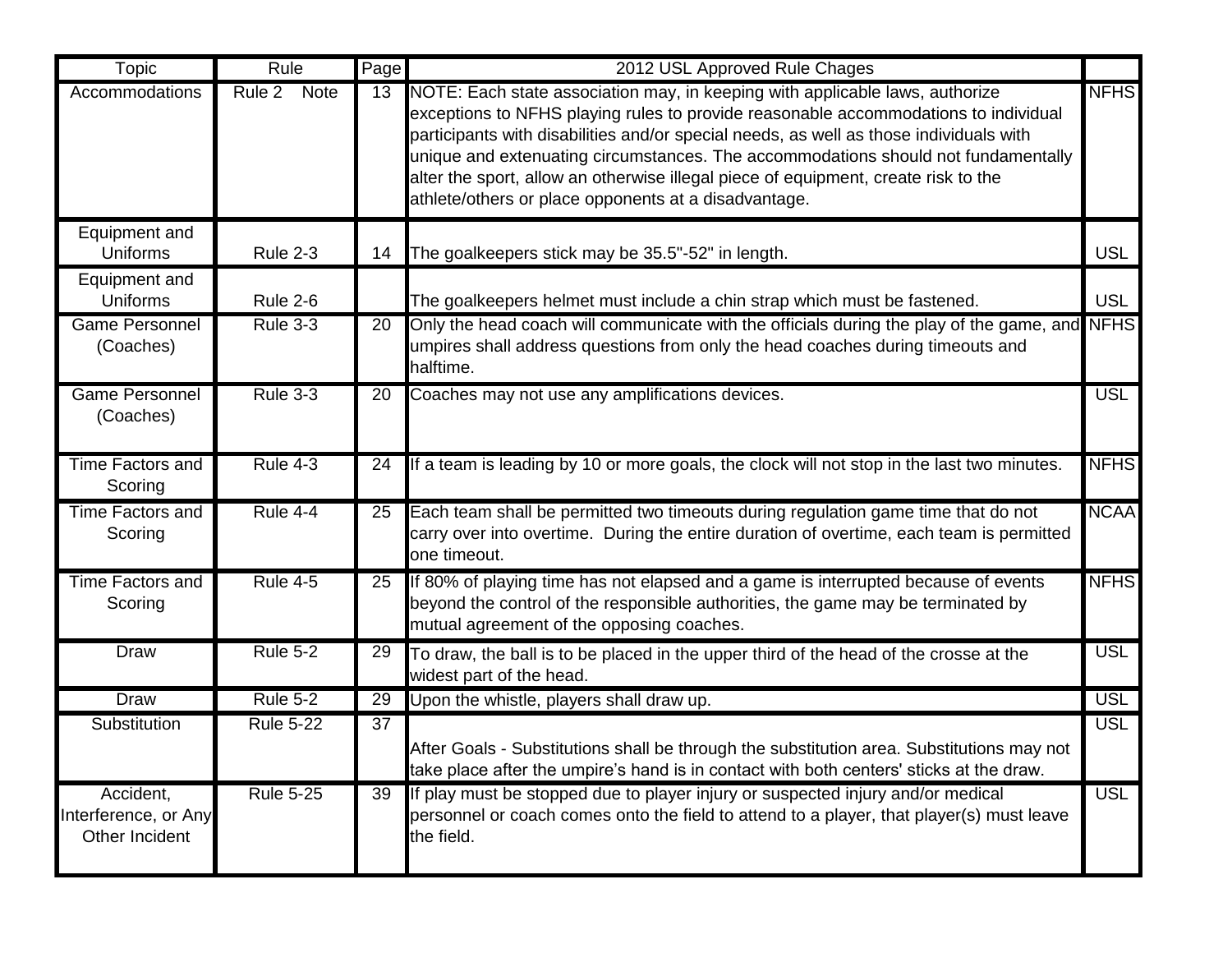| Topic                          | Rule               | Page | 2012 USL Approved Rule Chages                                                                                                                                                                                                                                                                                                                                                                                                            |             |
|--------------------------------|--------------------|------|------------------------------------------------------------------------------------------------------------------------------------------------------------------------------------------------------------------------------------------------------------------------------------------------------------------------------------------------------------------------------------------------------------------------------------------|-------------|
| Dangerous Check                | Rule 6-1           | 41   | A player may not check towards the body.                                                                                                                                                                                                                                                                                                                                                                                                 | <b>USL</b>  |
| Dangerous Check                | <b>Rule 6-1</b>    | 41   | A player may not reach into the sphere to make a check or hold her crosse in the<br>sphere so that a check can not be made.                                                                                                                                                                                                                                                                                                              | <b>USL</b>  |
| Delay of Game                  | <b>Rule 6-2</b>    | 45   | Failure to properly wear a mouthpiece and/or eyewear are minor fouls and will no longer<br>be delay of game (green card).                                                                                                                                                                                                                                                                                                                | <b>USL</b>  |
| <b>Team Fouls</b><br>(Offside) | <b>Rule 7-6</b>    | 49   | If attack fouls, the closest defender to the spot of the ball will be awarded a free position NCAA<br>at that spot (no closer than 8m to the goal circle). The attack player with the ball will go<br>4m behind. The attacker closest to the restraining line will move back onside.                                                                                                                                                     |             |
| <b>Goal Circle Fouls</b>       | <b>Rule 7-10</b>   | 50   | The penalty for any defensive goal circle foul will be an indirect free position 12m out to<br>either side level with the goal line. The offending player will be placed 4m behind.                                                                                                                                                                                                                                                      | <b>USL</b>  |
| Misconduct                     | <b>Rule 7-27</b>   | 55   | Any player or coach receiving two yellow cards will be suspended from the rest of the<br>game. They may both participate in the next game.                                                                                                                                                                                                                                                                                               | <b>USL</b>  |
| Misconduct                     | <b>Rule 7-27</b>   | 55   | Any player or coach receiving a red card will be suspended from the rest of the game<br>and shall be prohibited from participating in the team's next game.                                                                                                                                                                                                                                                                              | <b>USL</b>  |
| Misconduct                     | Rule 7-27 Note     | 55   | A suspended player must remain in her team's bench area for the entire game including<br>on-field pre-game, game or post-game activities. The suspended player may not be<br>dressed in her game uniform.                                                                                                                                                                                                                                | <b>USL</b>  |
| Misconduct                     | <b>Rule 7-28</b>   | 55   | Should a team receive its fourth card of the game they will play short for the remainder<br>of the game.                                                                                                                                                                                                                                                                                                                                 | <b>USL</b>  |
| Misconduct                     | <b>Rule 7-29</b>   | 56   | When a card has been issued, a player must leave the field for two minutes. Her team<br>must play short in both their offensive and defensive ends of the field.                                                                                                                                                                                                                                                                         | <b>USL</b>  |
| Misconduct                     | <b>Rule 7-34</b>   | 57   | In the case of a coach being removed from the field and an assistant coach or other<br>authorized team personnel is not available, the team shall forfeit the game.                                                                                                                                                                                                                                                                      | <b>USL</b>  |
| Penalty<br>Administration      | <b>Rule 7-35</b>   | 57   | The umpires retain clerical authority over the contest through the completion of any<br>reports, including those imposing disqualifications, that are responsive to actions<br>occurring while the umpires had jurisdiction. State associations may intercede in the<br>event of unusual incidents after the umpire's jurisdiction has ended or in the event that a<br>contest is terminated prior to the conclusion of regulation play. | <b>NFHS</b> |
|                                | <b>Definitions</b> | 61   | Added a new category to the definition of "Played" to include stoppage of play due to a<br>major foul by the defense.                                                                                                                                                                                                                                                                                                                    | <b>NCAA</b> |